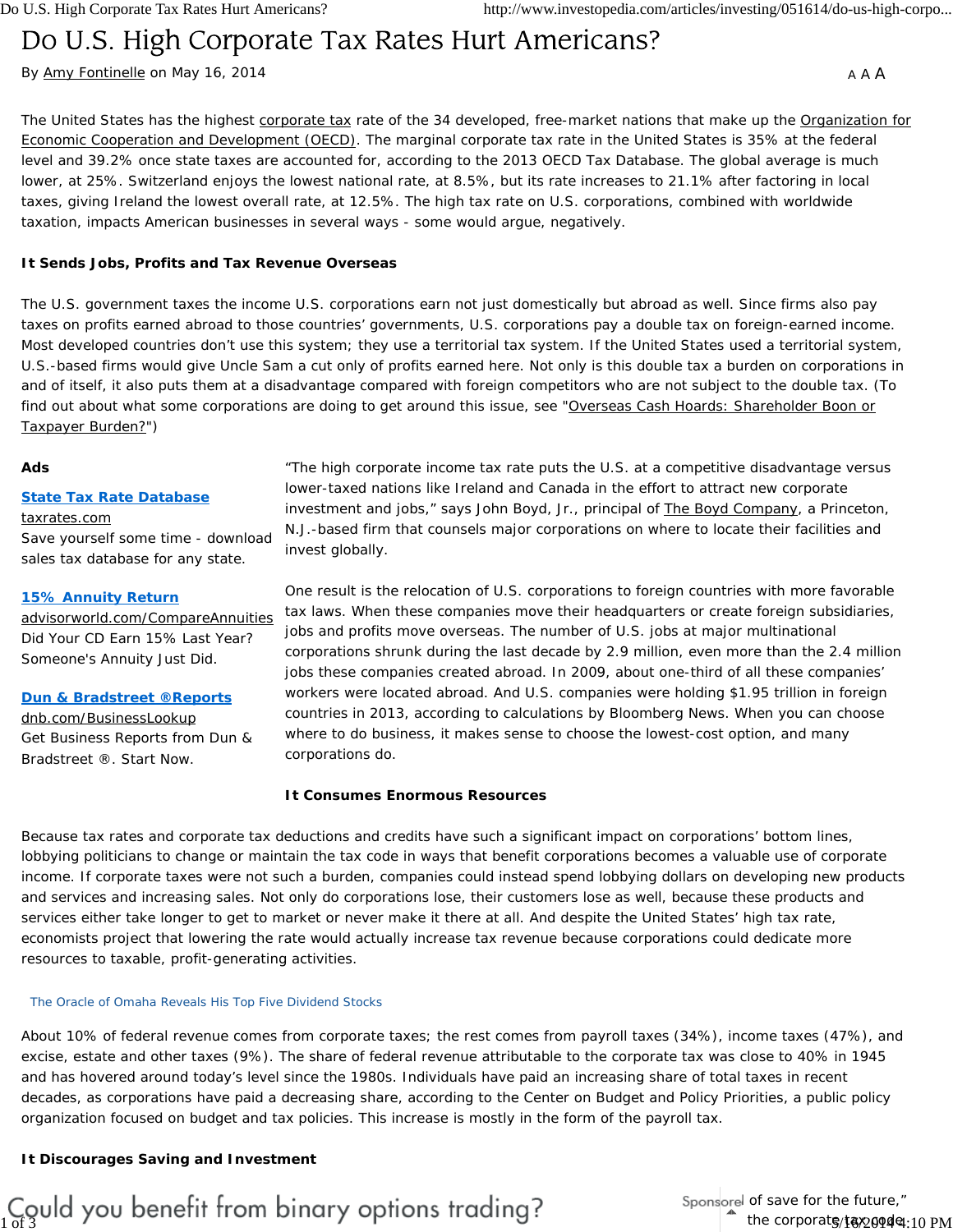Do is Str**bighrGorpwasxBanris**ate**n buri spaeracyo**sir revenues in the curre**httpa/xweariovesiopadiss/wanatedlexperssisje/0516a4/dofusthighycorpo...** write many them off."

Saving and investing revenues so that more capital is available for future growth, or to sustain the business through hard times, would be the smarter decision for many businesses, but those saved and invested revenues incur more taxes. "High corporate taxes disincentivize corporate saving, which leads to more instability in the business world," Kear says.

It isn't just corporations themselves that have noticed how the high corporate tax rate discourages saving and investment. The very government responsible for the rate acknowledges this flaw. So why haven't they tried to correct it?

## **Prospects for Reform**

Corporate tax reform efforts aim to repeal corporate tax credits and deductions, reduce the corporate tax rate and get companies to bring income from abroad back to the United States (called "repatriation") without reducing overall federal tax revenue. Many of these proposals are unpopular with corporations, who are often major contributors to politicians' election campaigns. These contributions give politicians an incentive to keep corporations happy, which frequently means maintaining the status quo. Politicians can't agree on reforms, so little changes. The proposals are also unpopular with the entities reformers propose raising taxes on to keep total government revenue the same. These groups fight change as well.

## **The Bottom Line**

The 35% marginal tax rate on U.S. corporations discourages U.S. companies from earning profits domestically, which sends jobs and taxable income overseas. It gives businesses an incentive to spend now instead of saving and investing for the future, even when the latter might be the more prudent choice. It also wastes corporate resources that could be spent on developing new products and services and instead redirects those resources toward lobbying politicians for favorable changes in the corporate tax code or for maintaining the status quo. Because the tax code is so complex, it is difficult to reform it in ways that make everyone better off. Instead, numerous reform proposals never pass because of different interest groups' conflicting incentives.

#### **Five Chart Patterns you need to know…**

## by Amy Fontinelle



Amy Fontinelle is a financial journalist and editor for a variety of websites, public policy organizations, and book publishers. She has written hundreds of published articles and blog posts on topics including budgeting, credit management, real estate and investing. Her articles have been featured on the homepage of Yahoo! and on Yahoo! Finance, Forbes.com, SFGate.com and numerous local news websites.

More From Amy Fontinelle..

- Designated Market Maker
- Amortization Schedule
- EBIT (Earnings Before Interest and Taxes)

## You May Also Like



These Are The Best Credit Cards For 2014 Next Advisor



Think twice about paying off your mortgage Weekly Financial Solution

Sponsored Content by nRelate



Best Credit Cards for 2014: simplethriftyliving.com